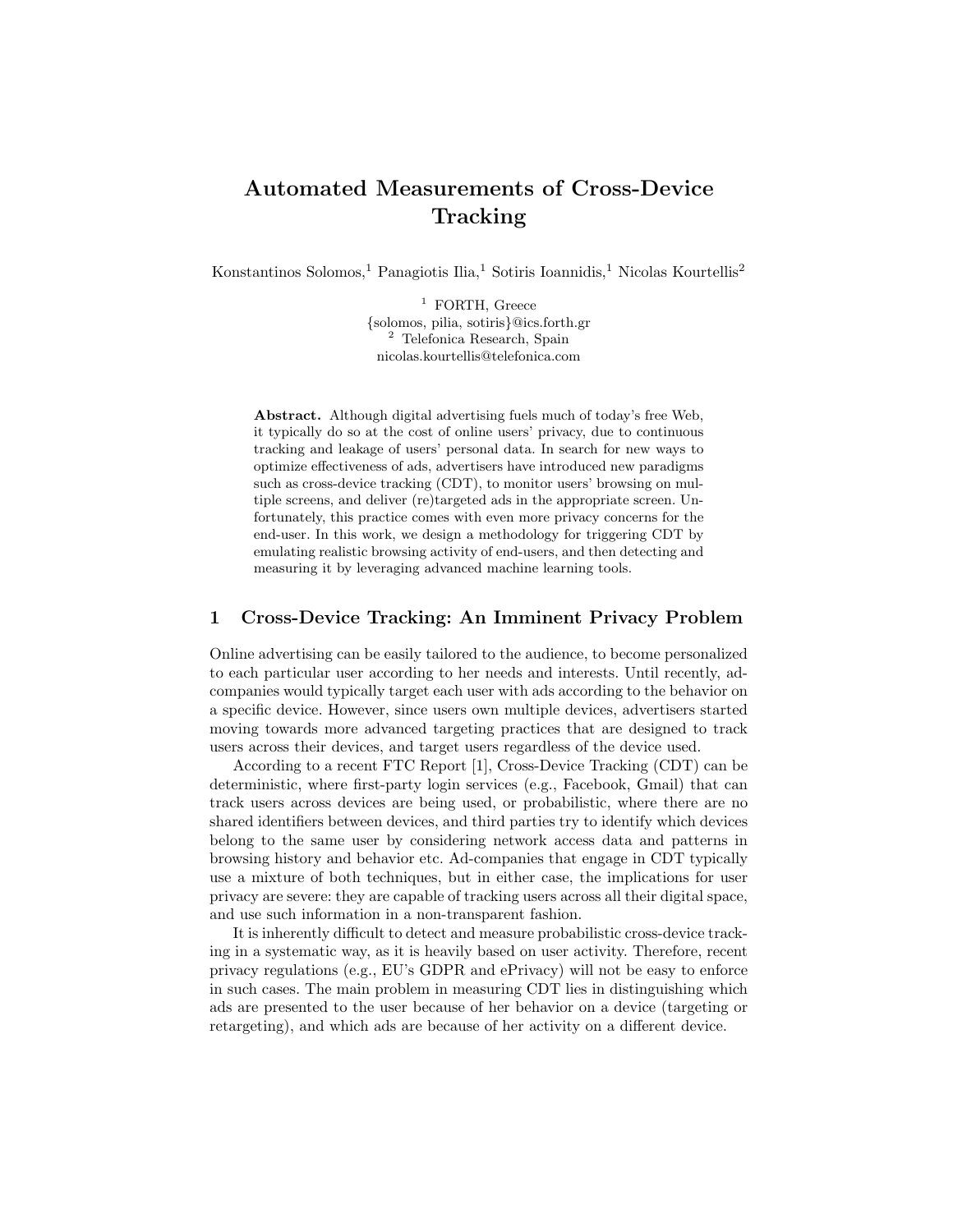A few recent works investigated CDT based on technologies such as ultrasound and Bluetooth, and measured the prevalence of these approaches [2, 3]. A work by Brookman et al. [4], one of the few that investigate CDT on the web, provides some initial insights about the prevalence of trackers. It examines 100 popular websites in order to determine which of them disclose data to trackers and identifies which websites contain trackers known to employ CDT techniques. Zimmeck et al. [5] designed an algorithm that estimates similarities and correlates the devices into pairs, based on IP addresses and browsing history. That approach shows that users' network information and browsing history can be used for pairing user devices, and thus potentially for CDT.

Our work builds on these early studies on CDT and also on past studies on the detection of web tracking during targeted ads. We propose a first of its kind methodology for the systematic investigation of probabilistic CDT, by leveraging artificially-created behavioral profiles, and measuring the factors affecting CDT in various experimental setups. The contributions of this work are as follows:

- A methodology for detecting CDT based on triggering behavioral cross-device targeted ads on one user device, according to a specific emulated browsing behavior, and then detecting these ads when delivered on a different device.
- An investigation of the factors that affect the performance of CDT under different experimental configurations. We establish artificially-created behavioral profiles with specific web behaviors, and measure the existence of CDT.

# 2 Methodology to measure CDT

The main goal of this work is to design a concrete methodology for measuring cross-device tracking activity, as well as to identify the dominant factors that affect the performance of CDT. The methodology emulates realistic browsing activity of end-users with specific web interests across different devices, and collects and analyzes all ads delivered to these devices, due to static advertising or targeted, behavioral or retargeted advertising. Finally, it compares these ads with baseline browsing activity to establish if cross-device tracking is present or not, at what level, its lifetime, and for which types of user interests.

The design of this methodology focuses on the following design objectives:

- Ability to detect probabilistic CDT in a systematic and repeatable fashion.
- Scalability, for fast deployment of multiple parallel device instances, for increased data collection.
- Support the investigation of cross-device tracking in both directions, i.e., mobile  $\rightarrow$  desktop, and desktop  $\rightarrow$  mobile.
- Employ advanced machine learning analysis to compute probability of crossdevice tracking in a given experimental setup.
- Support short and long-term experiments, for data collection in ad-hoc fashion or historically through time, respectively.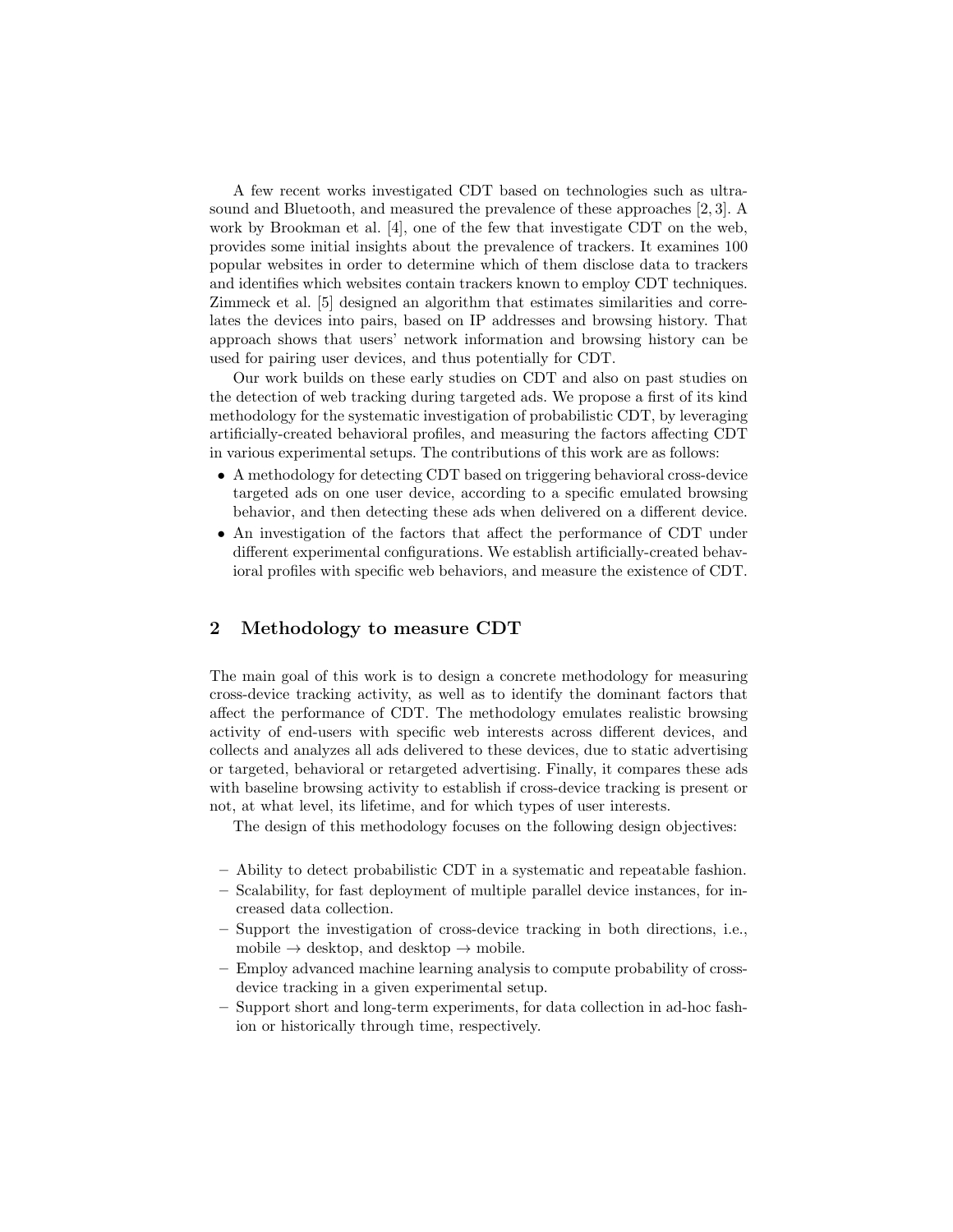

Fig. 1. High level representation of methodology design principles and units.

#### 2.1 Design Principle

In general, we consider the cross-device tracking performed by the ad-ecosystem as a complex process, with multiple parties involved, and not easy to dissect and understand. To infer its internal mechanics we rely on probing this ecosystem with consistent and repeatable inputs  $(\mathcal{I})$ , under specific experimental settings  $(V)$ , allow the ecosystem to process and use this input via transformations and modeling  $(F)$ , and produce measurable outputs on the receiving end  $(Y)$ :

$$
(\mathcal{I}, \mathcal{V}) \xrightarrow{\mathcal{F}} \mathcal{Y}
$$

Following this design principle, our methodology allows researchers to push realistic input signals to the ad-ecosystem via website visits, and measure the adecosystem's output through the delivered ads, to demonstrate if  $\mathcal F$  has allowed or not the ad-ecosystem to perform probabilistic CDT. Based on this design principle an overview of our methodology is illustrated in Figure 1.

#### 2.2 Methodology Challenges & Considerations

Devices and IPs. The approach we follow is based on triggering and identifying cross-device targeted ads, specifically ads that appear on one of the user's devices but have been triggered by the user's activity on a different device. Our methodology requires a minimum of three different devices (as seen in Figure 1): one mobile device and two desktop computers, as well as two different IPs. We assume that two of these devices (i.e., the mobile and one desktop) belong to the same user and are connected to the same network. The second desktop (i.e., baseline  $PC$ ), which has a different IP address, is used for receiving a different flow of ads while replicating the browsing of the user's desktop (i.e., paired PC ).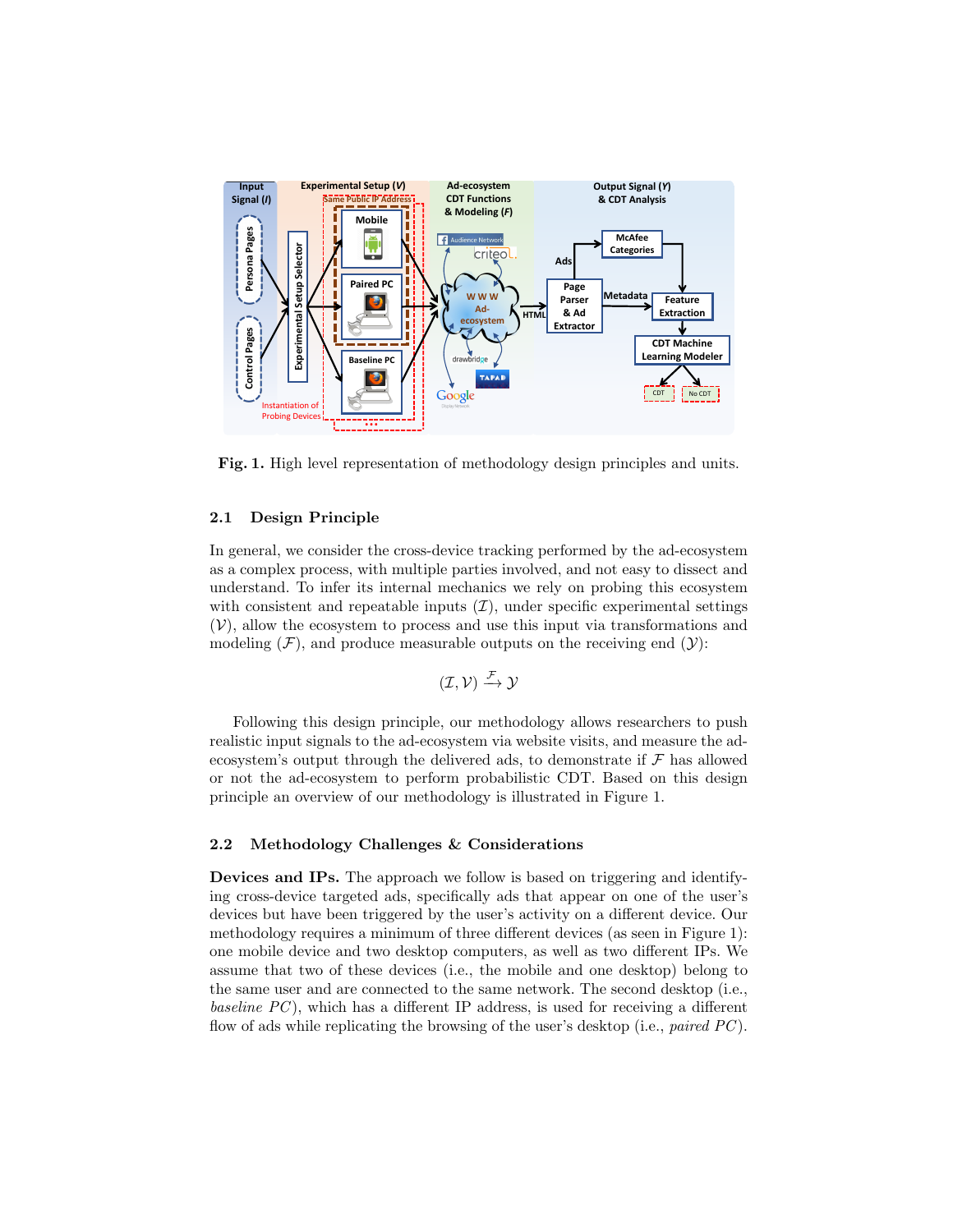This control instance is used for establishing a baseline set of ads to compare with the ads received by the paired PC.

Emulating user behavior with personas: Training Phase. To trigger CDT, we first need to input to the ad-ecosystem some network activity from a user's browsing behavior  $(\mathcal{I})$ . In order to make the methodology systematic and repeatable, but also produce realistic browsing traffic from scripted browsers, the method visits specific websites to emulate a user's behavior according to some predefined personas, similarly to Carrascosa et al. [6]. We leverage this approach for emulating browsing behavior according to specific user interests (e.g., travel and vacations, sports, shopping, etc.), and to create multiple personas of different granularities. For each of the personas, the methodology can identify a set of websites that have active ad campaigns (training pages), which the given persona visits and interacts with during the training phase.

Control pages: Testing Phase. To reduce any bias from possible behavioral ads delivered to specific type of websites, the desktops collect ads by visiting control pages, i.e., neutral websites (weather, news) that typically serve ads not related to their content. During the testing phase, each device visits the control pages, and the method extracts, analyzes and categorizes the collected ads, in order to identify those ads that have been served to the user's desktop computer because of the browsing behavior on the mobile device.

CDT Detection: Comparing Signals. In order to detect CDT, various statistical methods can be used to associate the input signal  $\mathcal I$  of persona browsing in the mobile device, with the output signal  $\mathcal Y$  of ads delivered to the desktop. For example, methods that perform similarity computation between the two signals in a given dimensionality (e.g., Jaccard, Cosine) can be of use. However, since the ad distribution techniques used by the ad-ecosystem are still unknown, we can employ advanced methods, such as machine learning techniques, for the classification of the signals as similar enough to match, or not, based on specific features from the experimental setup  $(V)$ , and the input/output features. In this methodology we opt for typical methods of machine learning, to compute the likelihood of the two signals being the product of CDT.

# 3 Measuring CDT in the Wild

This section describes the operational settings of our methodology during the experiments conducted for measuring CDT and its effect on the ad-ecosystem.

#### 3.1 Experimental Setup

Personas & Training Pages. A critical part of the methodology is the design and automatic building of realistic user personas. Each persona has a unique collection of visiting websites that form the set of persona pages. Since we do not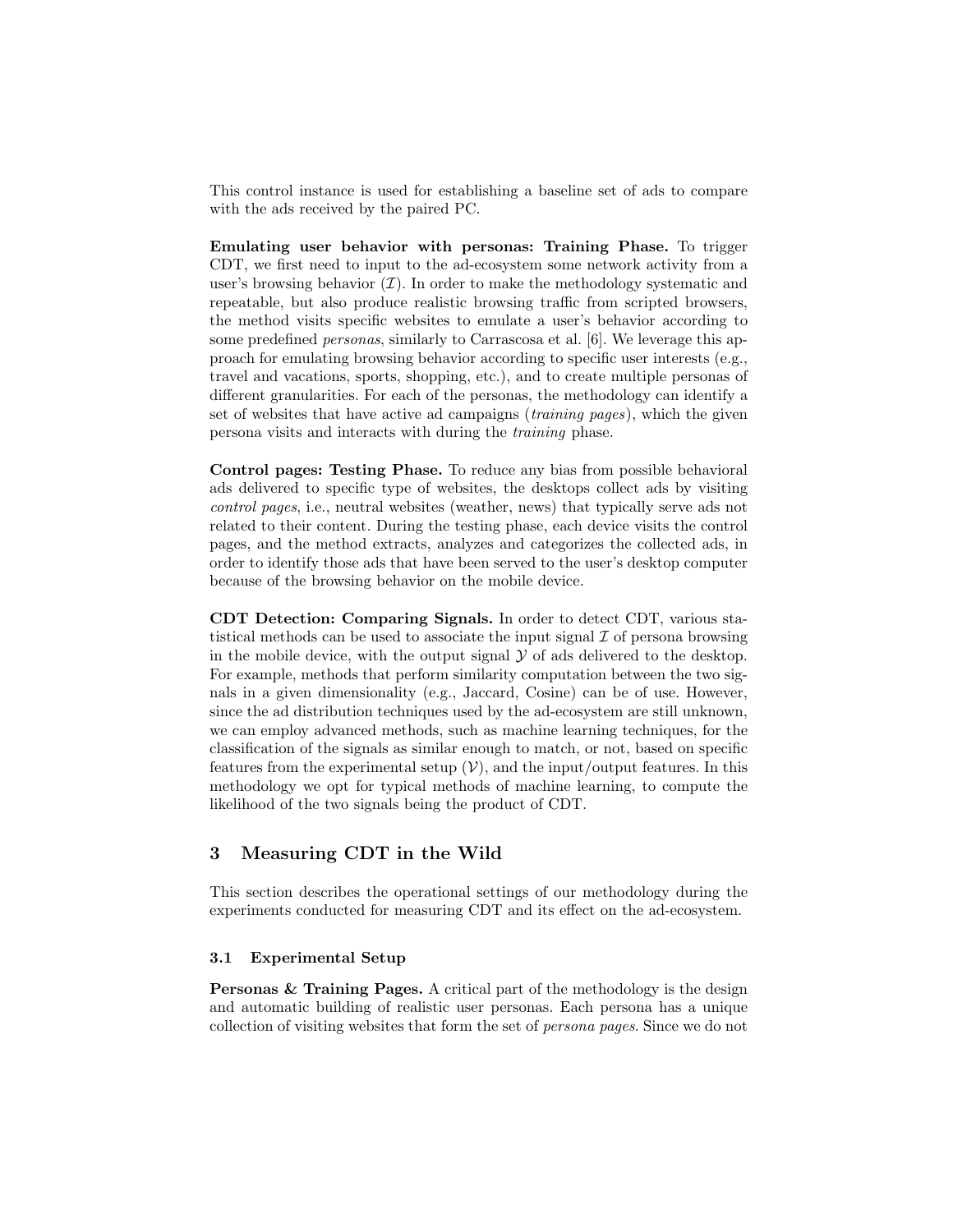Table 1. Behavioral personas generated for emulating user browsing activity.

|                | $\iota$ ersona $\iota$ category - Description |
|----------------|-----------------------------------------------|
| 1              | Online Shopping - Accessories, Jewelry.       |
| $\overline{2}$ | Online Shopping - Fashion, Beauty.            |
| 3              | Online Shopping - Sports and Accessories.     |
| 4              | Online Shopping - Health and Fitness.         |
| 5              | Online Shopping - Pet Supplies.               |
| 6              | Air Travel.                                   |
| 7              | Online Courses and Language Resources.        |
| 8              | Online Business, Marketing, Merchandising.    |
| 9              | Browser Games - Online Games.                 |
| 10             | Hotels and Vacations.                         |
|                |                                               |

Persona Category - Description

know in advance which e-commerce sites are conducting cross-device campaigns, our personas must cover a wide area of interests. For this reason, we use the persona categorization of Carrascosa et al. [6] for the top 50 personas, and resolve the taxonomy list<sup>1</sup> to obtain the related keywords. We group by the taxonomy keywords based on their content and then we form sets of labels describing the personas. For capturing active ad campaigns we use Google Search, as it reveals ad campaigns associated with products currently being advertised. That is, if a user searches for specific keywords (e.g., "men watches"), Google Search will provide a set of results, including a list of sponsored links from e-commerce sites and services conducting campaigns for the terms searched. This procedure is repeated until at least five, and a maximum of ten, unique domains per persona are collected from the Google Search results.

In general, our method is able to generate a large number of different personas, corresponding to various interests and online behaviors: from generic to specific taxonomy categories. As the effectiveness of a persona depends on the active ad campaigns at time, in our experiments we deploy only the 10 personas shown in Table 1.

Experimental Settings. Each experiment is executed multiple times (or runs), through parallel instantiations of the user devices within the implemented methodology. Each experimental run is executed following a timeline of phases as illustrated in Figure 2. This timeline contains N sessions with three primary stages in each: Before, Mobile, and After. The Before  $(B_i)$  stage is when the two desktop devices perform a test browsing in parallel, before the mobile device is used, to establish the state of ads before the mobile device injects signal into the adecosystem. The Mobile  $(M_i)$  stage is when the mobile device performs a train and a test browsing. This phase injects the signal from the mobile device during training with a persona, but also performs a subsequent test browsing with the control pages to establish the state of ads after the training. Finally, the After

 $^{\rm 1}$  https://www.google.com/basepages/producttype/taxonomy.en-US.txt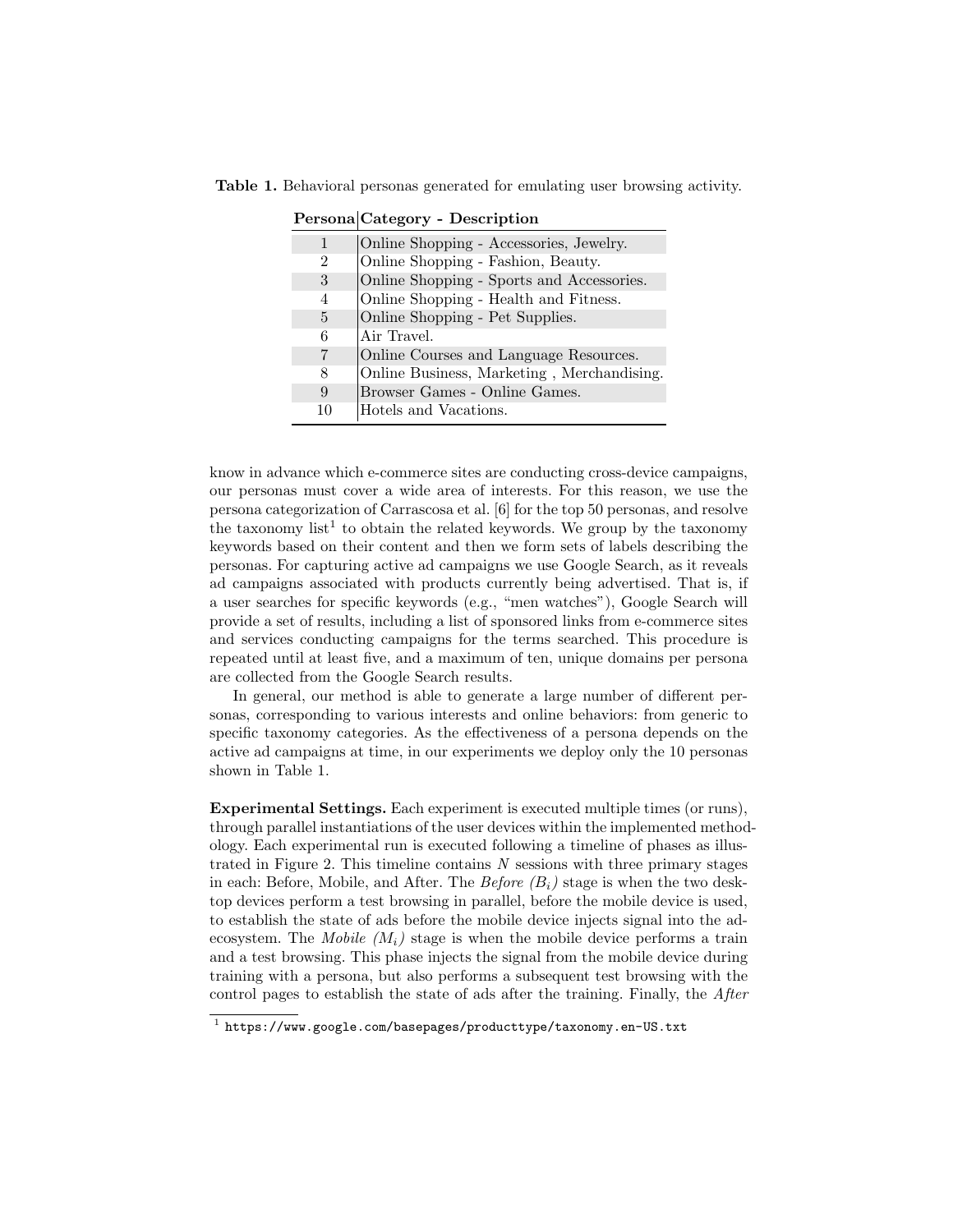

**Fig. 2.** Timeline of phases for CDT measurement.  $M_i$ : mobile training;  $B_i(A_i)$ : testing time before (after) mobile training;  $W(R)$ : wait (rest) time.

 $(A_i)$  stage is when the two desktop device perform the final test browsing to establish the state of ads after the mobile training.

After in-depth experimentation, we found that training time  $t_{train}$ =15 minutes and testing time  $t_{test}=20$  minutes are enough for creating, collecting and processing a satisfying number of data without introducing noise to the web traffic, while keeping clear each device's signal to the ad-ecosystem. There is also a waiting time ( $t_{wait}$ =10 minutes) and resting time ( $t_{rest}$ =5 minutes) between the stages of each session, to allow alignment of instantiations of devices running in parallel during each session. In total, each session lasts 1.5 hours and is repeated  $N=15$  times during a run.

Machine Learning Algorithms and Performance Metrics. Our analysis is based on three classification algorithms with different dependence on the data distribution. An easily applied classifier that can be used for performance comparison with the other models in a baseline fashion is Gaussian Naive Bayes. Logistic Regression is a well-behaved classification algorithm that can be trained as long as the classes are linearly separable. At last, Random Forest is a widely used learning method that constructs a multitude of decision trees at training time and outputs the class that is the mode of the classes of the individual trees.

A critical point when considering the performance evaluation of these algorithms is the selection of the appropriate metrics, since we want to report the most accurate estimation for the number of predicted paired devices, while at the same time measure the absolute number of misclassified samples overall. For this reason, metrics like Precision, Recall and  $F_1$ -score are typically used, since they can quantify this type of information. There is also one more metric used for measuring the dependence of the True Positive Rate (TPR) with the False Positive Rate (FPR). If we plot the curve of those two rates for different operational scenarios, we get the Receiver Operating Characteristic curve (ROC). If a single numeric score based on the ROC curve is needed, then the Area Under the Curve  $(AUC)$  is used.

#### 3.2 Detecting CDT

This experimental setup emulates a realistic user behavior browsing frequently about some specific topics, but in short-lived sessions in her devices. Given that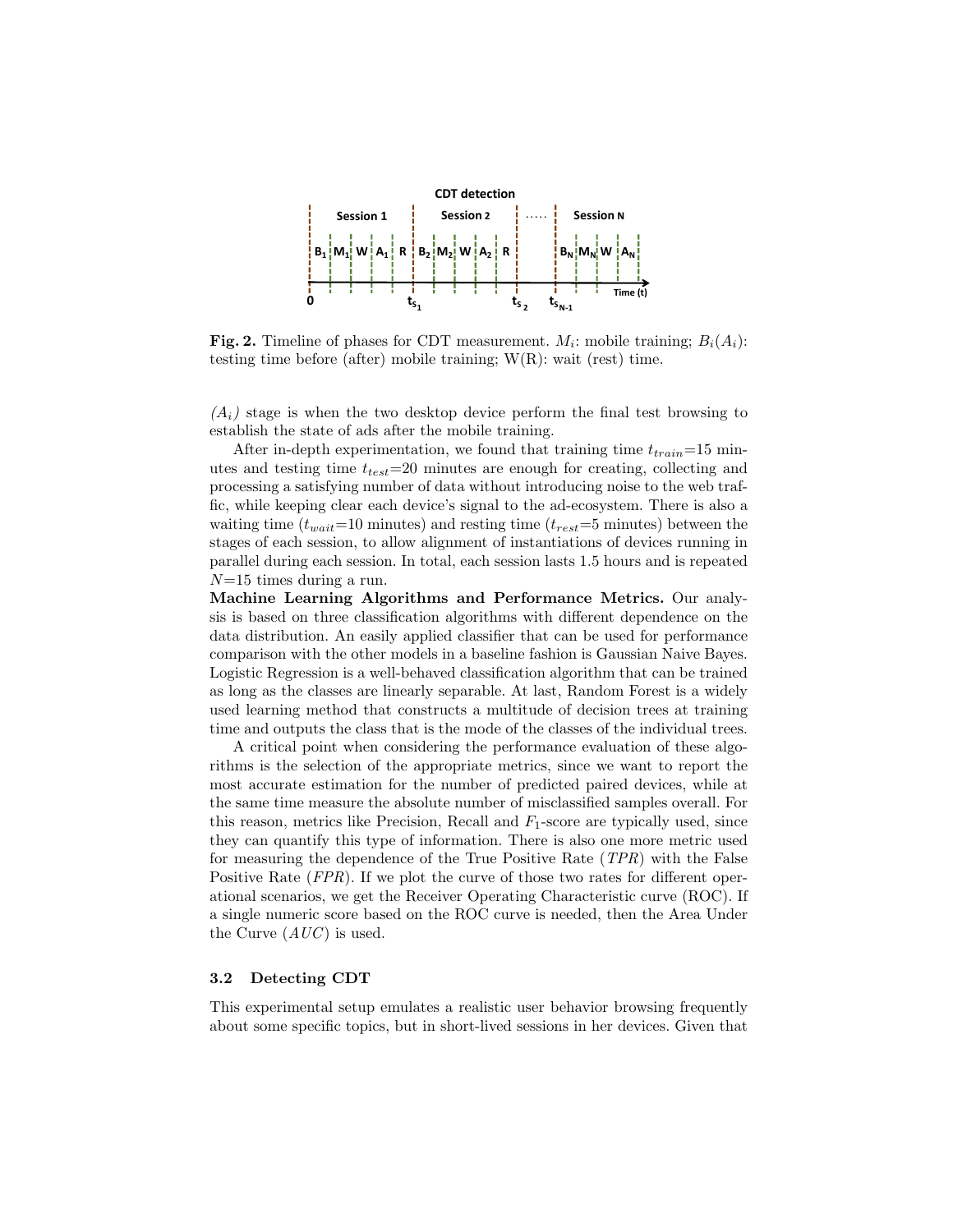|              | Persona Precision Recall $ F_1$ -Score |                     |  |  |                                       |  |      |
|--------------|----------------------------------------|---------------------|--|--|---------------------------------------|--|------|
|              |                                        | $\rm{C}0$ $\rm{C}1$ |  |  | $\overline{C0}$ C1 $\overline{C0}$ C1 |  |      |
| $\mathbf{1}$ | 0.89                                   | 0.60                |  |  | 0.57 0.90 0.70 0.72                   |  | 0.73 |
| 2            | 0.84                                   | 0.78                |  |  | 10.81 0.8210.82 0.80                  |  | 0.82 |
| 3            | 0.81                                   | 0.73                |  |  | $[0.78 \; 0.76]$ $0.79 \; 0.74$       |  | 0.76 |
| 4            | 0.87                                   | 0.78                |  |  | 10.87 0.7810.87 0.78                  |  | 0.82 |
| 5            | 0.94                                   | 0.65                |  |  | 10.68 0.93 0.79 0.76                  |  | 0.80 |
| 6            | 0.57                                   | 0.67                |  |  | $ 0.81\;0.38 0.67\;0.48$              |  | 0.59 |
| 7            | 0.81                                   | 0.87                |  |  | $0.89$ 0.76 0.85 0.81                 |  | 0.81 |
| 8            | 0.86                                   | 0.85                |  |  | 10.89 0.81 0.87 0.83                  |  | 0.84 |
| 9            | 0.74                                   | 0.90                |  |  | $ 0.91\;0.73 0.82\;0.81$              |  | 0.81 |
| 10           |                                        | 0.85                |  |  | $ 0.81\;0.81 0.79\;0.83$              |  | 0.81 |

Table 2. Performance evaluation for Random Forest. Left value in each column is the score for Class 0 (C0=not paired desktop); right value for Class 1 (C1=paired desktop).

most users do not frequently delete their local browsing state, this setup assumes that the user's browser keeps all state, i.e., cookies, cache files, browsing history, etc. This assumption enables trackers to identify users easier across their devices, as they have historical information about these users. All 10 personas of Table 1 are used, while the data collection for each Persona lasts ∼4 days.

The classification results for the Random Forest algorithm, as reported in Table 2, had the best performance compared to the other two algorithms. We use AUC score as the main metric score, since the ad-industry seems to prefer higher Precision scores over Recall, as the False Positives have greater impact on the effect of ad-campaigns. As shown in Table 2, the model achieves high AUC score for most of the personas, with a maximum value of 0.84. Specifically, the personas 2, 4 and 8 scored highest in AUC, and also in Precision and Recall, whereas persona 6 has poor performance compared to the others.

In order to retrieve the variables that affect the discovery and measurement of cross-device tracking, we applied the feature importance method on the dataset of each persona, and selected the top-10 highest scoring features. Interestingly, features such as the day and time of the experiment, and the number of received ads are important for the algorithm to make the classification of the devices. Furthermore, time-related features are indeed expected to be important as they give hints on when the browsing signal was injected to the ad-ecosystem. In some cases, there were also landing pages that had high scoring, but this was not consistent across all personas.

These results indicate that for high scoring personas, we successfully captured the active CDT campaigns, but for the personas with lower scores, there may not be active cross-device tracking campaigns for the period of the experiments. Finally they also give credence to our initial decision to experiment in a continuous fashion with regular sessions injecting browsing signal, while at the same time measuring the output signal via the delivered ads.